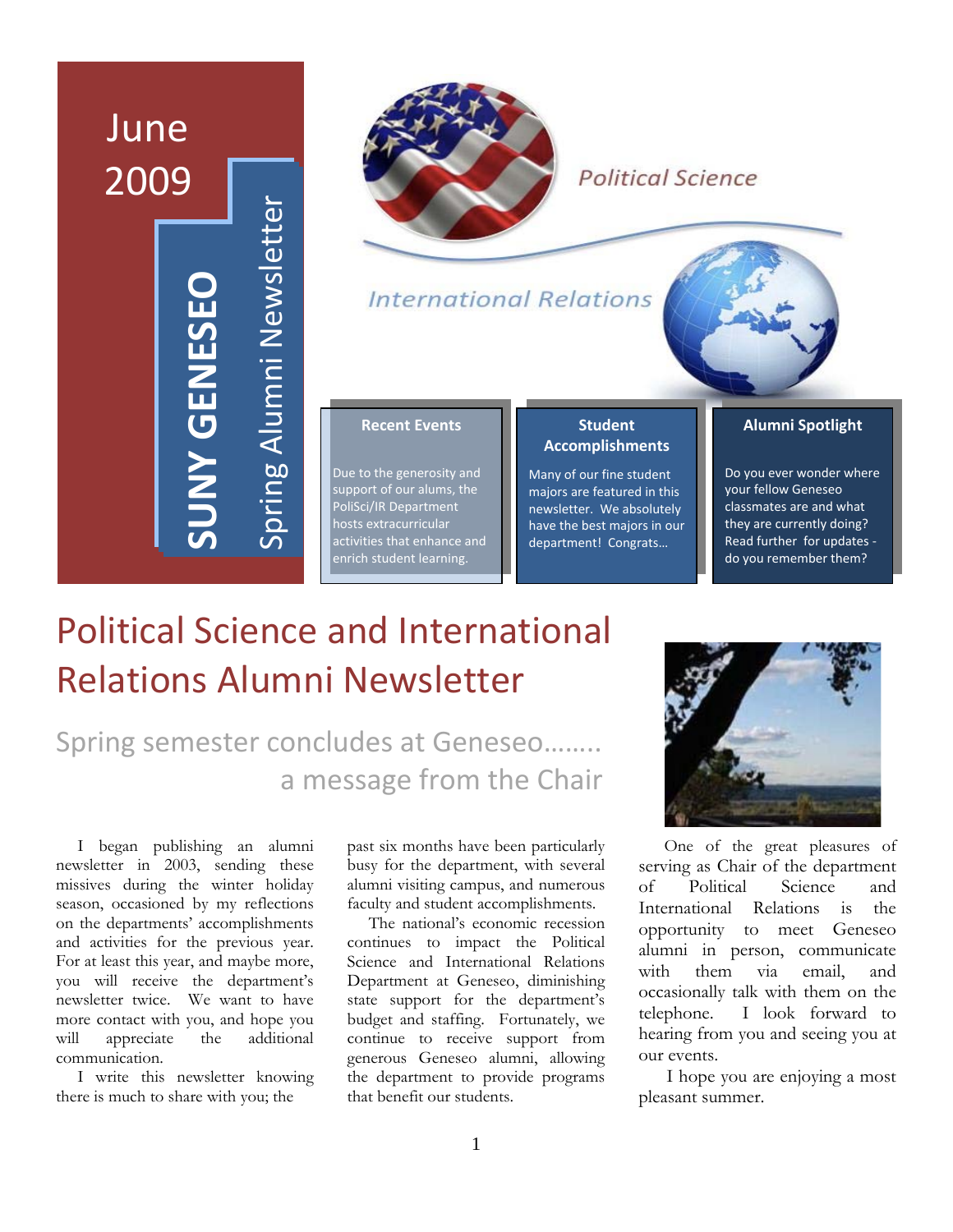## Recent Events

*Due to the generosity and support of our alums, the PoliSci/IR department hosts extracurricular activities that enhance and enrich student learning.*



#### **Model UN**

 This past Spring Semester the Model U.N. Club participated in simulations at McGill University in Montreal, Canada and Harvard University in Boston. Each team consisted of 16 students; **Professor Jeremy Grace** accompanied students to McGill, spending time brushing up on his French before the trip. **Professor Drachman** advised and accompanied the Harvard delegation, refining his New England accent and returning to Harvard, where he completed his undergraduate studies. Each team did well, with several students capturing some awards. In early April a delegation participated in a European Union Simulation at Canisius College. That delegation comprised of **Emilei Cantrelle '12**, **Suzanne Friedman '12**, **Nicholas Kaasik, '11**, **Will Labate '11** and **Jill Scalzo '12** was accompanied by **Jo Kirk**, who also taught courses in International Relations for the Spring and Fall semesters while **Professors Goeckel and Drachman** were on sabbatical. Several students who were part of the Eurosim delegation won awards.



#### **Will Labate '11 and Suzanne Friedman '12**

#### **Visiting Lecturers**

 During the Spring 2009 Semester the department hosted a number of speakers. Professor Peter Katzenstein spoke on "Obamamania and Anti-Americanism in

Contemporary World Politics; Professor Timothy Smeeding of the University of Wisconsin spoke on the Luxembourg Income Study, and David Cay Johnston, formerly of the *New York Times* and author of several books on U.S. tax policy, talked with students on U.S. economic policy. During Holocaust Remembrance Week, Iziaslav Darakhovskiy delivered a talk on his life as a Jewish boy living in Nazioccupied Ukraine.

#### **Program Review**

 This past year the department conducted an evaluation of its programs. This review included examination of the curriculums in Political Science and International Relations, the co-curricular activities made available to students by the department, the Political Science faculty's instruction, advisement, and research. As part of that evaluation, both current and former students were asked to complete an online survey (all alums for whom we possessed a working email address were contacted), recounting their experience with the department. The results presented by current students and alums reveal exceptionally

high levels of satisfaction. Ninety-seven percent of the alums rated the quality of the faculty's instruction as either good or excellent; 97% maintained that Political Science courses were either good or excellent in terms of increasing their knowledge of the subject matter; and 87% believed Political Science courses were either good or excellent for increasing writing skills (Political Science courses at Geneseo still stand out as requiring a significant amount of writing from students). Finally, 95% of the alums believed that the education they received in Political Science courses was either excellent or good. Current students expressed nearly identical levels of satisfaction. The Political Science faculty take great pride in these results, motivated to continue providing students with a first rate education.

Two other points revealed in the program review deserve mention. Both current and former students remarked that a particular source of pride was the high standards present in Political Science courses. Political Science courses at Geneseo are seen by current and former students as rigorous in fact, current students expressed great pride in the challenge posed by Political Science courses;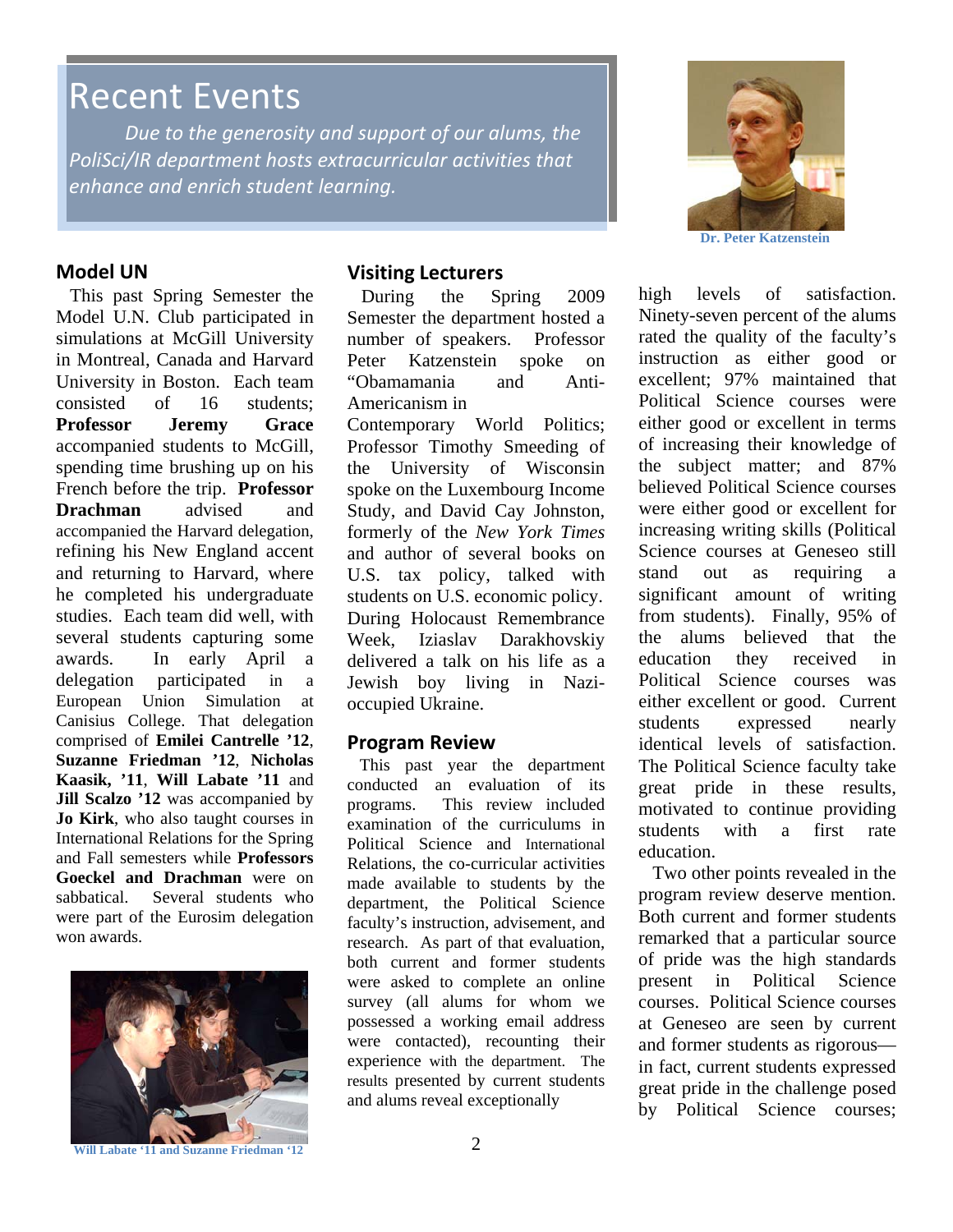some Professors were noted for not giving an easy A. My vision is for Political Science Professors to set high standards, and be accessible and helpful to students trying to meet that challenge. A second point that emerged from the program review, particularly evident in the comments made by alums, is the importance of internships. The Political Science Department will try to increase the number of students who undertake an internship. It will probably take some time to put a program in place that boosts student involvement (we will even give some consideration to requiring students to undertake an internship). We very much appreciate the feedback provided by our alumni for our program review.

#### **Alumni Career Events**

 On March 5, 2009 the following Geneseo Political Science alumni participated in a career advisory panel: **Constance Christakos '85 (CC)**, Senior Legislative Analyst for Congressional Relations, United States Office of Personnel Management at U.S. Office of Personnel Management; **Matthew Hurlbutt '91**, Managing Director of Business Development, Greater Rochester Enterprise; **James Milroy '81,** Assistant Vice President for Budget at Geneseo; **Michael O'Sullivan '91**, Director of Government Relations, Boys and Girls Club of America**; Jennifer Scrafford '97,** Supervisory Program Specialist, Congressional Research Service, Library of Congress. This event was supported and arranged by the students of Pi Sigma Alpha, the National Honorary Society for Political Science undergraduates. It was great to see these alums again.

PSA and department sponsored Career Night



**Matthew Hurlbutt '91, Constance Christakos '85, Michael O'Sullivan '91, James Milroy '81 and Jennifer Scrafford '97** 

On April  $24<sup>th</sup>$  2009 another successful quintet of Geneseo alums returned to their alma mater, participating on "Alumni Leaders in a Global Society" panel. The participants included **Dan Mattoon '74, John McManus '94, Jean Moreau '72, George Speedy '71,**  and **Diane Willkens '75**. John McManus and George Speedy spoke about their careers in law - **John McManus** is a partner in Harris, Beach in Albany; **George Speedy** owns his own law firm in Camden, South Carolina. As you might imagine, there were several aspiring lawyers in the audience, listening to these seasoned veterans. **Dan Mattoon** heads Mattoon Associates, a government relations firm located in our nation's capital. Dan spoke of his career in the political field, an area of obvious interest to many students. **Jean Moreau** owns and heads Moreau Associates, a firm that designs living space for the elderly. Her career, including her time at

Geneseo, took many twists and turns. She recounted how at one point she was advised to select a particular career path because of her gender. Jean discussed her unique journey, her belief in the importance of achieving a balance between one's professional life and personal life, and how she works to maintain that balance, albeit not without some tension.

**Diane Willkens** discussed Development Finance International, a firm she began several years ago, intriguing students interested in international relations about the possibilities the world offers them. I learned that Geneseo graduates are very successful, and have taken a variety of career paths since receiving their diploma. It was great to meet these prestigious alumni, share lunch with them, and then dinner with some. Alumni involvement has become a key element of the Political Science and International Relations program.



**Dan Mattoon '74, John McManus '94, Jean Moreau '72, George Speedy '71, Diane Willkens '75 and Jeffrey Koch**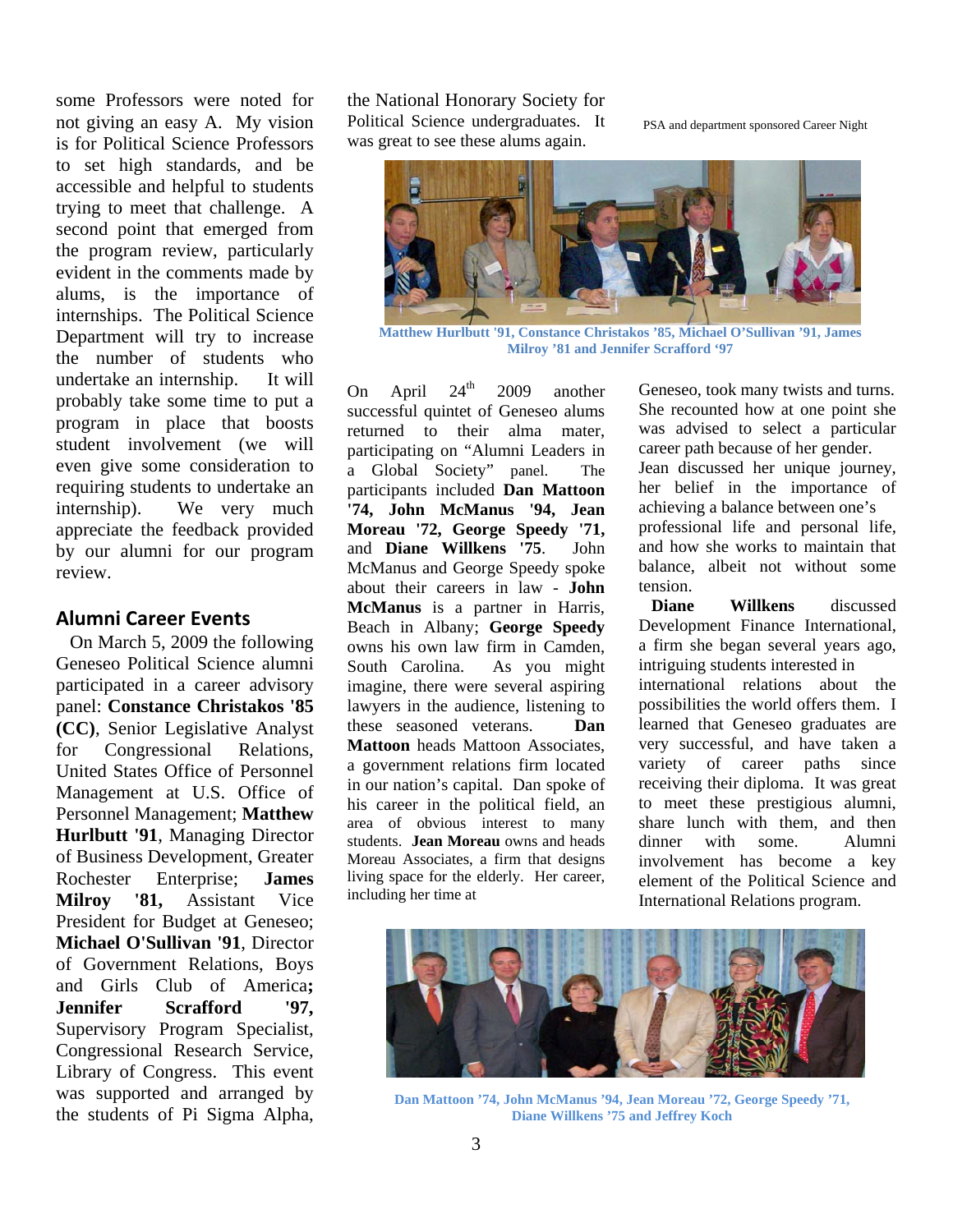#### **Geneseo Legal in NYC**

On March  $26<sup>th</sup>$  Political Science Major **Mike Bagel '09** and I flew to New York City to attend a Geneseo Legal event. The event was hosted by **Bob Avallone '76**, and drew Geneseo alumni who work in the legal field and reside in the NYC area. Of course, there were numerous Political Science majors in attendance, and it was great to see them.



**Prof. Koch and Michael Bagel '09** 

 **Jacqueline (Dycke) Norris '92** has moved from Chief of Staff to First Lady Michele Obama to Senior Advisor for the Corporation for National and Community Service. The move will allow Jackie more involvement in government policy; she will work with the First Lady's office to support the administration efforts to expand national community service programs. The primary mission of the Corporation for National and Community Service is to foster civic engagement through service and volunteering.

As an undergraduate Political Science major at Geneseo, Jackie expressed an interest to become involved in the rough and tumble world of American politics; she was subsequently encouraged by Professor Alan Shank to go out

## Alumni Spotlight

*Do you ever wonder where your fellow Geneseo classmates are and what they are currently doing? Read further for updates – do you remember them?*

l

there and get her hands dirty. During the Fall of 1991 Jackie completed an internship in the office of Representative Louise Slaughter, leading to a job in Washington, D.C. on Slaughter's staff following graduation. During the Clinton Administration, Jackie served as a scheduler for Secretary of Housing and Urban Development Andrew Cuomo; she then worked as Al Gore's scheduler during the 2000 Presidential election. Following the 2000 election Jackie moved to Iowa, seemingly redirecting her career path. Jackie attained Masters Degrees in Education and Political Science, eventually teaching history in high school, married, and started a family. She continued her involvement in politics, however, signing on as an aid to the Obama campaign, working to mobilize participants in the crucial 2008 Iowa State primary (voter mobilization was the focus of her Master's thesis in Political Science).

 Following Barack Obama's November election victory, Michele Obama named Jackie Norris to serve as her Chief of Staff. The Norris family is busy, as Jackie's husband, John Norris, serves as Chief of Staff for Secretary of Agriculture Thomas Vilaseck.

Jackie says she attended Geneseo because it "had a wonderful reputation……and it was affordable…" She credits "Dr. Alan Shank for his efforts to get students into the community and government through internships.



**Jacqueline (Dycke) Norris '92**

My two internships during my time there in conjunction with excellent theory and content classes made for a nice combination. I felt that my political science classes always attempted to take history and theory and bring these ideas through the prism of reality and current events."

#### **««««««««« »»»»»»»»**

 Like many Political Science majors, as an undergraduate **David Russell '87** aspired to a career in law. Following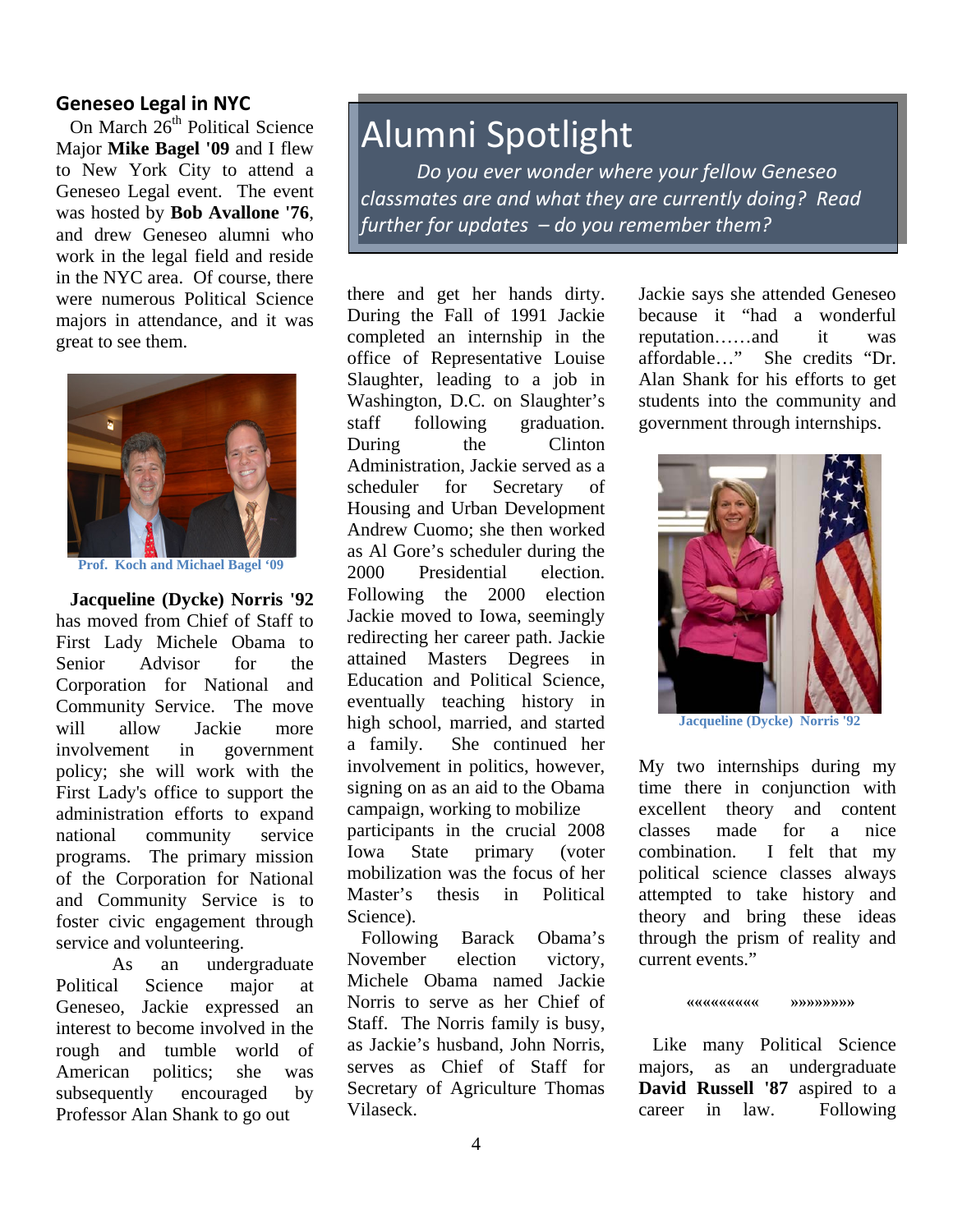graduation from Geneseo in 1987, Dave set off for Albany Law School, where in 1991 he was 8th in his class and Editor of the Albany Law Review. After



**David Russell '87** 

law school, Dave moved on to become a corporate lawyer with the New York law firm Seward and Kissel, specializing in the formation of hedge funds and mutual funds. He and his wife Nancy, also an Albany Law School graduate, eventually moved to the Albany region, where he became counsel for the New York State Common Retirement Fund under State Comptroller Carl McCall, which at the time had an approximate value of \$125 Billion. In late 1999, Dave was given the opportunity by one of his former colleagues at the Common Retirement Fund to move to the private sector "business side" and become a private equity investment manager. Dave made the move. He currently is a Managing Director and Senior Partner with the Swiss bank Credit Suisse, working in their Alternative Investments Division. His work has required him to

travel to over 30 countries outside the United States.

 Dave, his wife Nancy, and his two young sons reside in Cooperstown, New York, with Dave commuting to his office in New York. Dave began reconnecting with his alma mater during the Spring of 2008 by joining the Political Science Advisory Cabinet. As an undergraduate, Dave received the Political Science Department award for outstanding public service internship for his work in then Governor Cuomo's Regional Ombudsman Office located in Rochester.

#### **««««««« »»»»»»»**

 In 1974 **Robert Rude '74** graduated from Geneseo, heading off to the University of Michigan to pursue graduate study in Political Science. Similar to David Russell, a number of forces served to change his plans, leading him to return to New York to work for New York State Electric & Gas Corporation (NYSEG) in the Binghamton area. While working for NYSEG as well as beginning a family, Bob enrolled in the MBA program at Syracuse University, and then began his ascension up the corporate ladder. NYSEG had transformed into a utility holding company called Energy East Corporation.

 At Energy East Bob became Executive Director of Corporate Planning, then Vice President, Controller, and Principal Accounting, and finally Senior Vice President and Chief Regulatory Officer. In 2003, Bob and his family moved from Binghamton to the Portland, Maine area. During his career, Bob facilitated Energy East's acquisition of five utility companies, including Rochester Gas & Electric Corporation. In 2008 Bob assisted in gaining the approvals for the acquisition of Energy East by Iberdrola of Spain. Bob's daughter, **Katherine Rude '11,** is a communications major at Geneseo. Bob is a member of the Geneseo Foundation Board and the Political Science Advisory Cabinet, requiring him to frequently return to Geneseo. Bob and I share an interest in Michigan football, a topic that has occupied us over a few adult beverages. As an undergraduate, Bob tended bar at faculty parties hosted by **Professor Ed Janosik**, and served as student representative to the department at a time when there were several disagreements among a feisty faculty, demonstrating a set of interpersonal skills that served him well through life. Bob retired from Energy East in January 2009 after almost 33 years and is spending the summer trying to lower his handicap and considering future career options.



**Robert Rude '74**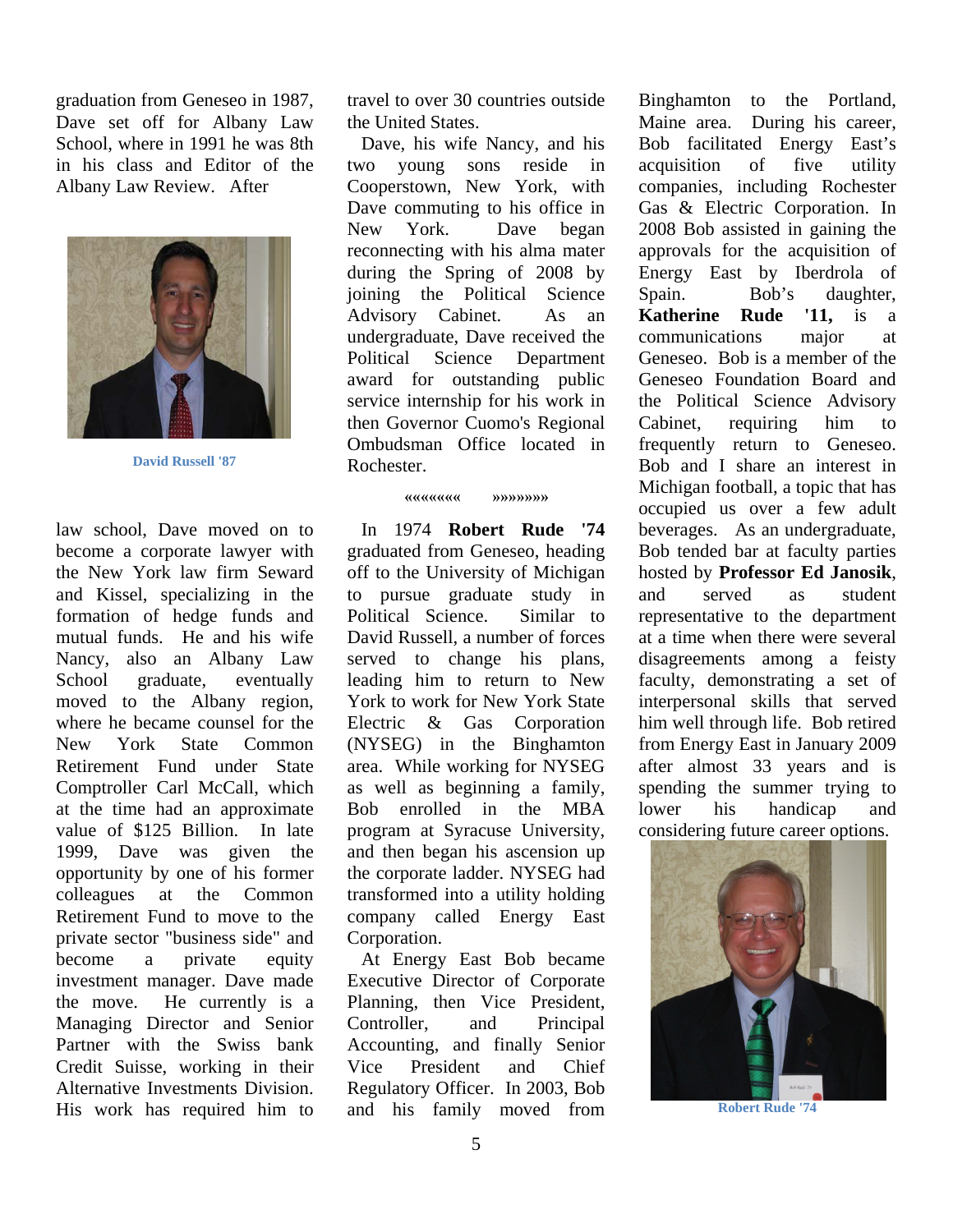## Student Accomplishments

 *Many of our fine student majors are featured in this newsletter. We absolutely have the best majors in our department! Congratulations to all!*

#### **Annual Senior, Honors and Awards Dinner**

On April  $30<sup>th</sup>$  the department held its annual Senior/Honors dinner at the Big Tree Inn. Fiftyseven students, 7 alumni (6 from the Political Science Advisory Cabinet), 8 professors, and **Dr. Alan Shank** and his wife **Bernice** attended the dinner. This was the first time the department held its dinner in the Big Tree Inn; expansion to the Inn and alumni contributions allowed us to hold our dinner there. The Ed Janosik Leadership Award was presented to **Donny Walters '09** for his leadership of the Political Affairs Club; **Michael Bagel '09** and **Dean McGee '09** shared both the Outstanding Senior in Political Science Award and the Legal Studies Award; Mike plans to attend William and Mary Law School, while Dean will attend St. John's Law School in New York; **David Murphy '09** and **Chad Salitan '09** received the Outstanding Senior in International Relations Award; and **Lucie Coates '09** was recognized as the Outstanding Student with a double major in International Relations and a Foreign Language with the Rose Alent Award. Lucie intends to serve in AmeriCorps in St. Louis, Missouri following graduation. **Brittany Nasradinaj '10** received the Outstanding Internship Award for her work in the New York State Attorney General's office, and **Julia Toce '10** and **Mark Simeone '10** received the award for Outstanding Junior in Political Science and International Relations, respectively.



**Donny Walters '09 and Professor Koch area.** area.

#### **Alan Shank**

A special guest at the Annual Senior/Honors Dinner was **Professor Alan Shank. Dr. Shank** taught in the Department of Political Science at

Geneseo from 1970 to 2001 during which he served as Department Chair (l984-2001). He focused primarily on Presidential Politics, American Public Policy,



and Public Administration, and also taught courses in other areas of American Politics. For many years, Dr. Shank supervised internships for Geneseo students in the Geneseo-Rochester area, Albany, Washington, D.C. and elsewhere. Former students have told me that they considered Dr. Shank a professor who held students to high standards, was fair, and possessed a good sense of humor. He saw many undergraduates through Geneseo's Political Science program. Dr. Shank received his undergraduate degree from Franklin and Marshall College in Lancaster, Pennsylvania, his Master's in Public Administration from the University of Pennsylvania, and his Doctorate from Rutgers University. He began college teaching at Boston University from 1965-1970, during which he participated in a graduate program with the US military in Brussels, Belgium and Heidelberg, Germany. As Chair of the Political Science Department, Professor Shank was instrumental in the development of the Honors Thesis Program, the development of the International Relations major, the addition of the honors societies, and the publication of the *Political Realm* (the department's journal that publishes outstanding student papers). Since retiring, Dr. Shank has continued to teach courses at the Osher Institute of Lifelong Learning at Rochester Institute of Technology, presented lectures on the presidency to various community organizations, and offered current events classes at various retirement homes in the Rochester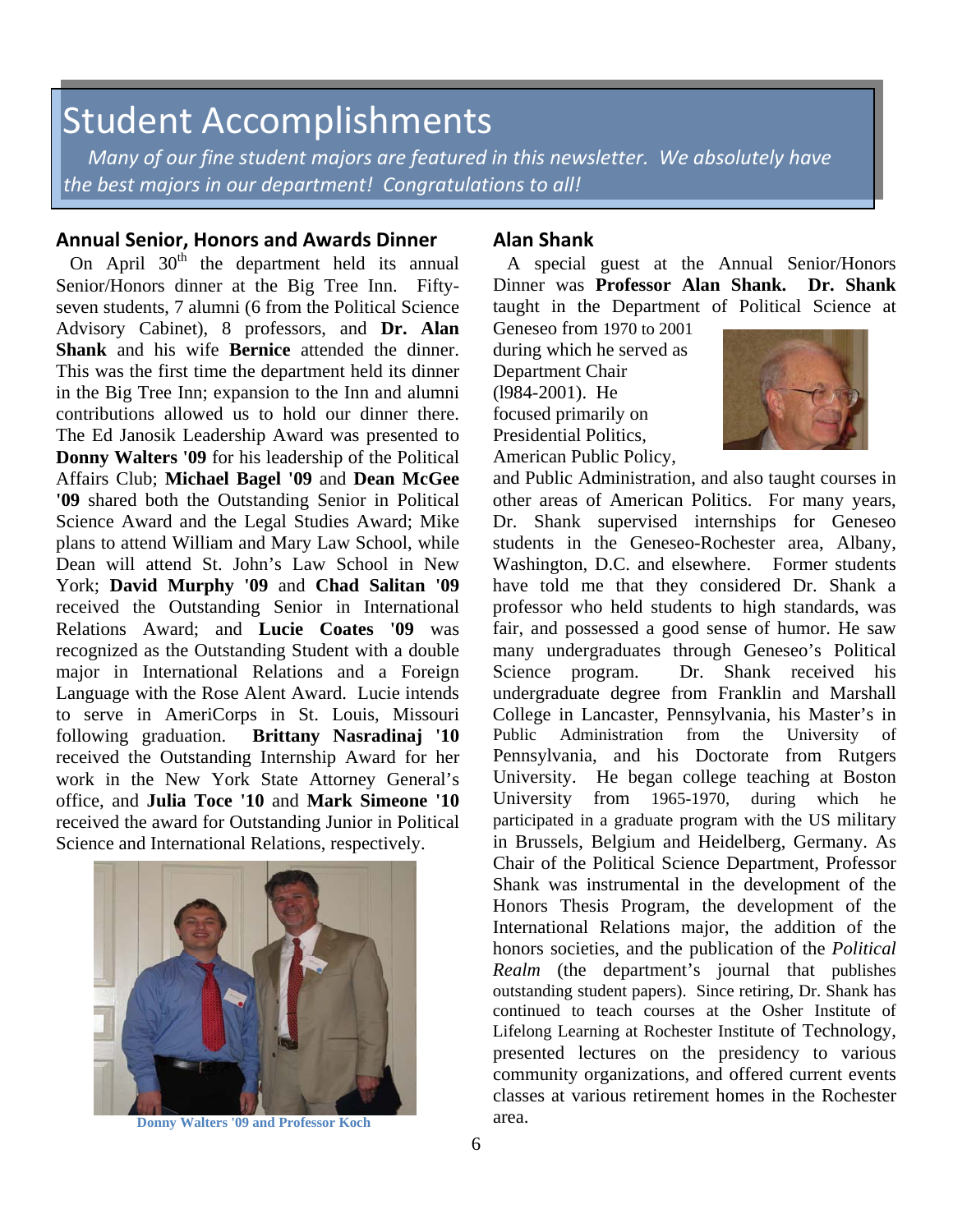#### **David Murphy '09** and **Chad Salitan '09** 2009 Outstanding Seniors in International Relations Award

**David Murphy '09** was elected to Phi Beta Kappa at Geneseo, Sigma Iota Rho honors society in International Relations, served as a Presidential scholar, undertook an internship in Foreign Trade Administration at the Department of

Commerce, at the Department **of Commerce**, completed an



community business **David Murphy '09, Chad Salitan '09 and Prof. Grace** development. David was also accepted into the graduate state of Senational Section of Advanced International

Service at Johns Hopkins University. He has deferred his admittance to Johns Hopkins until he completes his Peace Corps assignment. **Chad Salitan '09** served with the Red Cross in both Washington, D.C. and Livingston County, founded the Geneseo campus Red Cross Club, taught English in El Sauce, Nicaragua, D.C., completed an honors thesis with Professor Grace on strategic considerations surrounding the use of oil as leverage over other states. Chad double majored in International Relations and Political Science, was admitted to the national honorary societies in both Political Science and International Relations, served as public relations director in student government was admitted to Phi Beta Kappa, and received a Chancellor's Award as an outstanding student for his academic accomplishments and volunteer activities. Chad was also a member of the Fed Challenge Team from Geneseo that placed second after Harvard at the national finals. Chad was accepted into the Foreign Affairs program at George Washington University for Fall 2009.

### **Departmental Honors Projects**

| <b>Michael Bagel</b>  | The Policymaking Process of Medicare Advantage and Private-Fee-For-Service                |
|-----------------------|-------------------------------------------------------------------------------------------|
| <b>Lucie Coates</b>   | Hugo Chavez's Foreign Policy in Latin America                                             |
| <b>James Duhe</b>     | Imposing Democracy: State Building and the War on Terror                                  |
| <b>Sarah McDonald</b> | State Capacity, Social Mobility, and Terrorist Groups in Thailand and the Philippines     |
| <b>Dean McGee</b>     | Re-defining collective security: Can NATO survive an ever-expanding mandate?              |
| <b>James McNamara</b> | Inter arma enim silent leges: The Guantanamo Bay Detainee Situation                       |
| <b>David Murphy</b>   | Small State Foreign Policy: Using Armenia to analyze the domestic and external sources    |
|                       | of small states foreign policy behavior, and the implications for US foreign policymaking |
| <b>Chad Salitan</b>   | Oil, Diplomacy, and National Power                                                        |